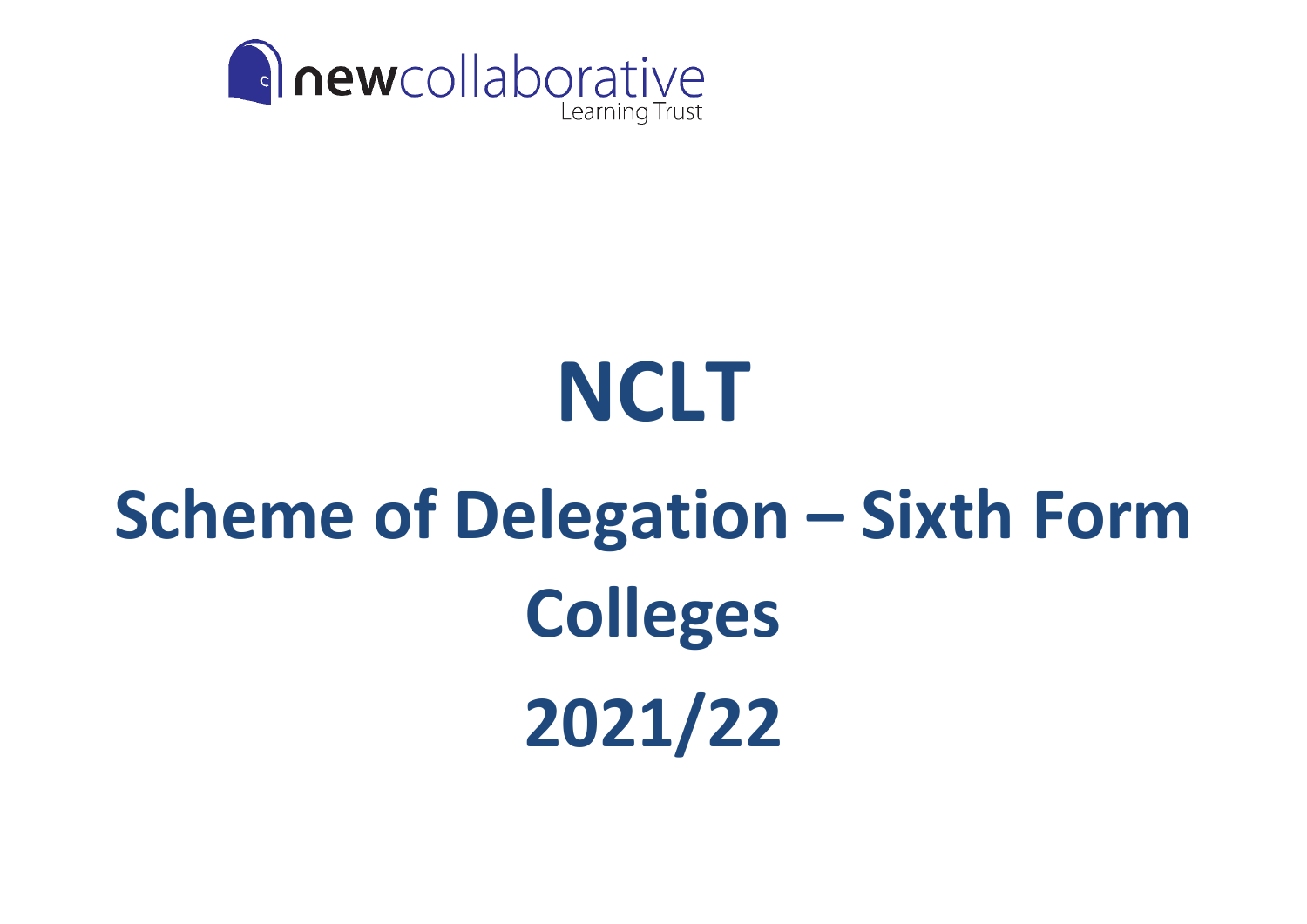| <b>Responsibility of:</b> | <b>Governance Manager</b> |
|---------------------------|---------------------------|
| Date of Approval:         | 12 October 2021           |
| <b>Review Cycle:</b>      | Annual                    |



## **Scheme of Delegation**

### **Rationale**

The underlying principles for this Scheme of Delegation are;

That all schools/colleges are in a partnership of equals irrespective of their length of membership

- 1. NCLT is a registered charity and it remains true to its aims and objectives.
- 2. NCLT is mindful that its function is to ensure that all statutory obligations are met (there are differences in the governance arrangements of maintained schools and academies).
- 3. NCLT Board's intention is to be as light-touch as possible within the Scheme of Delegation in order for Advisory Group and Directors to make decisions at a local level to fully meet the needs of the students and the local community.

This Scheme of Delegation recognises that NCLT is adopting a growth model. This Scheme of Delegation will be reviewed and amended.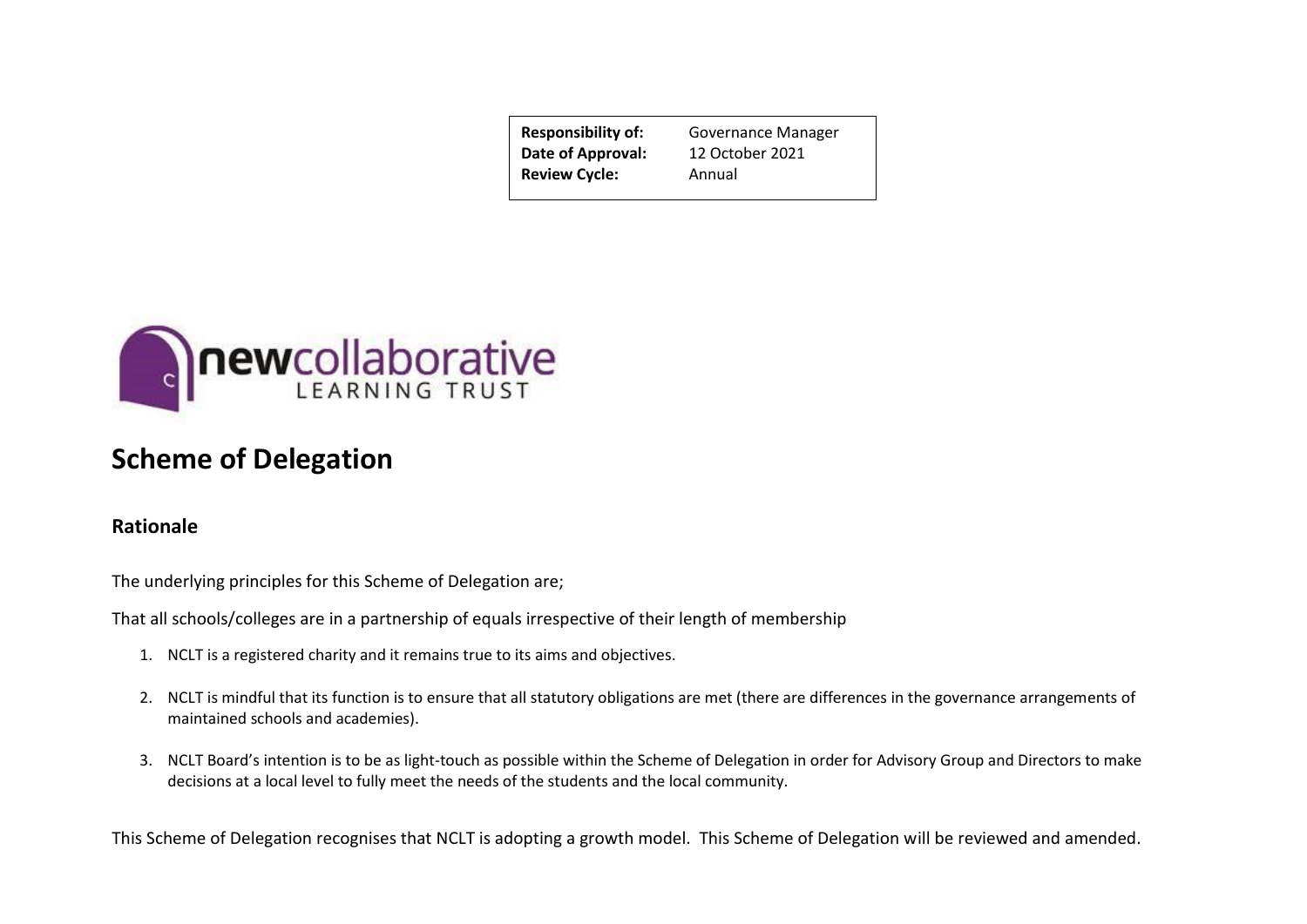### **The growth model for the Trust**

NCLT recognises that its structure will need to evolve as the Trust grows. These phases reflect the Trust's initial ideas about the structure of the Trust over time and will be reviewed and the structure amended in line with the size, performance and needs of the organisation.

#### **Our Vision**

Vision - Our colleges and school will make a significant difference to the lives of young people. As a result, together we will make a positive contribution to social mobility.

Commitment- To provide an outstanding, consistent experience through collaboration.

#### **Our Values – The 5 Cs**

- **Candour**  To be open, honest and fair to everyone
- **Challenge**  To have high expectations of ourselves and each other
- **Collaboration**  To learn from each other for the benefit of all
- **Commitment**  To be dedicated, resilient and strive for continuous improvement
- **Care**  To be considerate of others and their needs

#### **Excellence in education should be everyone's right**

We believe that high quality education should not be the preserve of those living in the right catchment areas. That's why as a Trust we have targeted geographical regions of educational underperformance, where we can make a significant impact on the lives of the region's young people.

#### **Thinking in hundreds, counting in ones**

Although we work with thousands of young people, it's important to us that we treat every student as an individual. That's why we spend so much time interviewing young people as part of our application and enrolment process, so we understand their aims and goals well enough to ensure we have put them on the right path to success.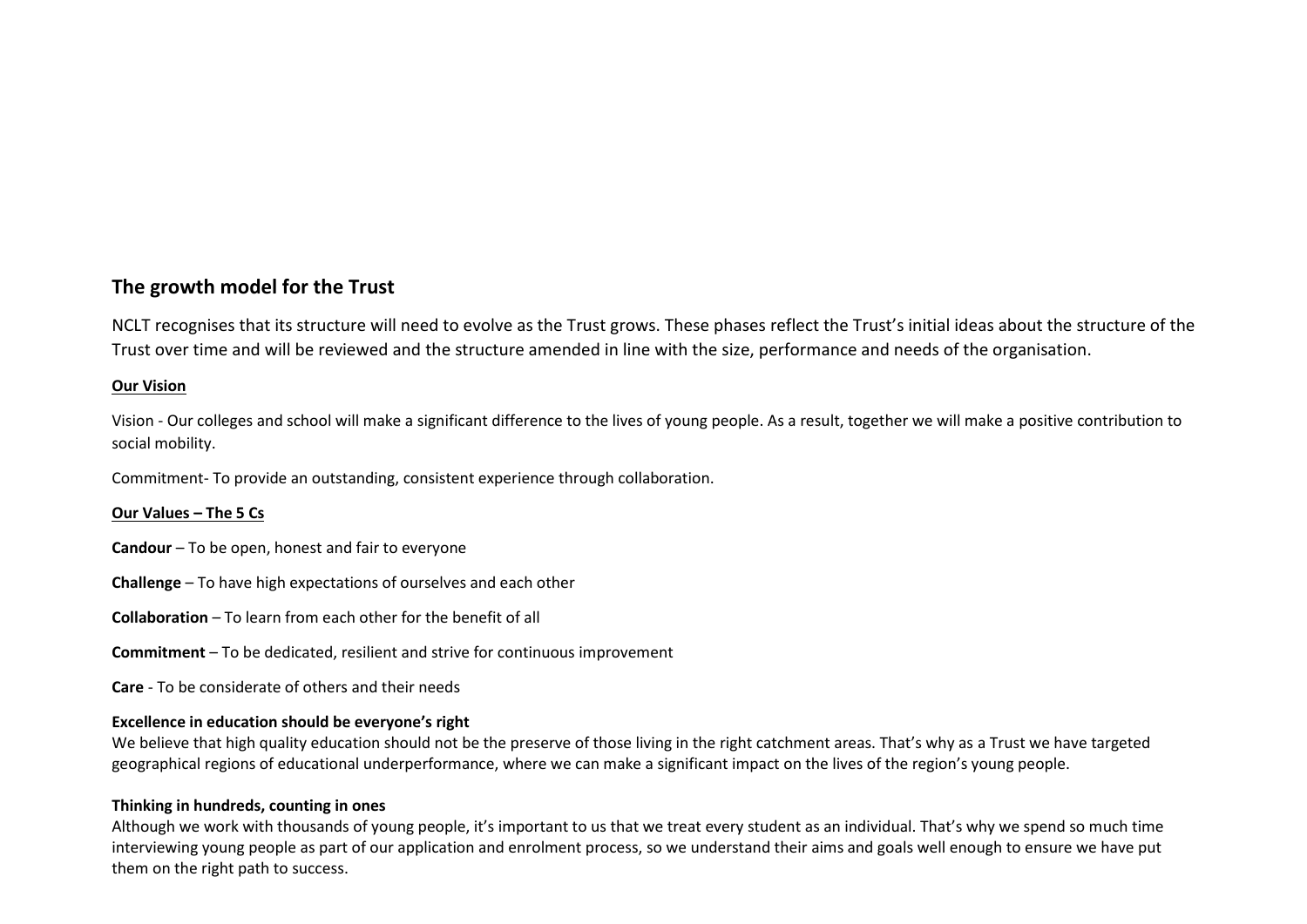#### **Learn…succeed...progress**

We want every student to enjoy their time with us. Our primary focus is on their academic success, but we also provide them with a wide range of extracurricular and super-curricular activities, from music, foreign exchanges, performance and sport through to World Challenge expeditions to India and Mozambique, and the Duke of Edinburgh Award scheme. Our young people need both academic success and life skills to help them flourish in university and the world of work.

## **Trust Structure, Communication and Influence**

#### **New Collaborative Learning Trust (NCLT)**

Each school/college is ultimately governed by the Trust (NCLT). NCLT shall have regard to (but for the avoidance of doubt shall not be bound by) any *guidance* as to the governance of the academies that the Secretary of State may publish. All powers of NCLT are vested in the Members. The Board consisting of the Members will determine the powers which may be delegated to the Board of Directors, and in turn the Board of Directors will determine the powers which may be delegated to Advisory Groups. In normal circumstances, most of the powers of the Members will be delegated, and the Members serve to appoint Directors and to have oversight of the Trust as a whole.

#### **Advisory Groups**

Each Academy will be served by its own Advisory Group. Established Advisory Groups will be used to nurture and develop the new Advisory Groups as the Trust grows. This strong focus on coaching and mentoring will support fidelity to the Trust's vision and values.

The membership of the Advisory Group and delegated authority shall be for NCLT to decide. When additional academies join the Trust, NCLT will consult with the Chair of the predecessor governing body about membership of Advisory Groups. NCLT will also take account of the performance of each of the academies.

Every half term, the Chair of the Board of Directors will meet the Chair(s) of the Advisory Groups. This meeting has:

- A planning dimension where forthcoming agendas and training sessions are planned
- A coaching dimension since the Chairs of Advisory Groups are learning from the Chair of Directors
- A communication dimension the CEO and Clerk are also present.

Meetings will be called as and when required by the Chair of the Board of Directors.

#### **Trust Executive Team (TET)**

This forum enables principals/headteachers and senior Trust post holders to meet with the CEO, every half term. This meeting has both a communication and planning dimension and is a forum for discussion of Trust matters, as well as a means of assessing the impact of Trust senior roles.

#### **Central Functions**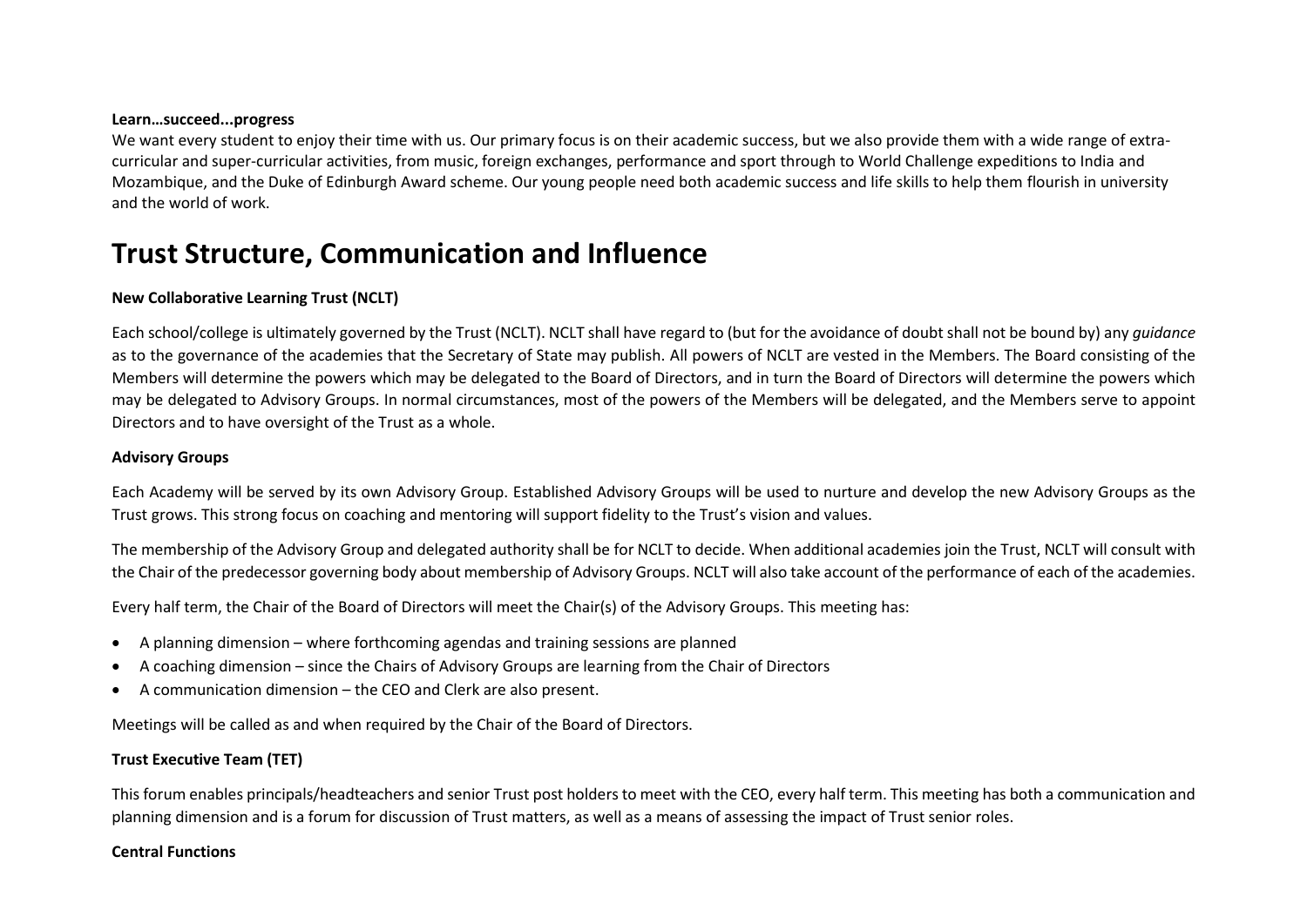As a family of academies we aim to have the greatest impact by pooling and sharing key resources. We recognise that the success or failure of any one Academy is the success or failure of the Trust as a whole. For this reason, central functions and budget levies are intended to support the Trust as a whole, rather than a simple purchase of services by individual schools and colleges from the centre. Budget levies are to support our common aims and endeavours as a Trust and as a family, as well as to provide core services and functions to individual academies.

NCLT recognises that some academies may require additional support from the Trust, depending on their needs and circumstances. As such, the core resource fee will be determined as follows:

For post-16 colleges the services below are currently provided at cost. This cost is shared between the colleges on the basis of student numbers on roll:

- All HR function
- All finance functions including payroll
- All MIS functions including Cedar
- All student services functions
- All estate and Health & Safety functions
- All IT support and provision
- All central reprographics functions

For pre 16 schools the level of support required will determine the resource fee to be paid. This will be determined in negotiation with the Headteacher/Board of Directors prior to joining following the due diligence process, and will be reviewed annually.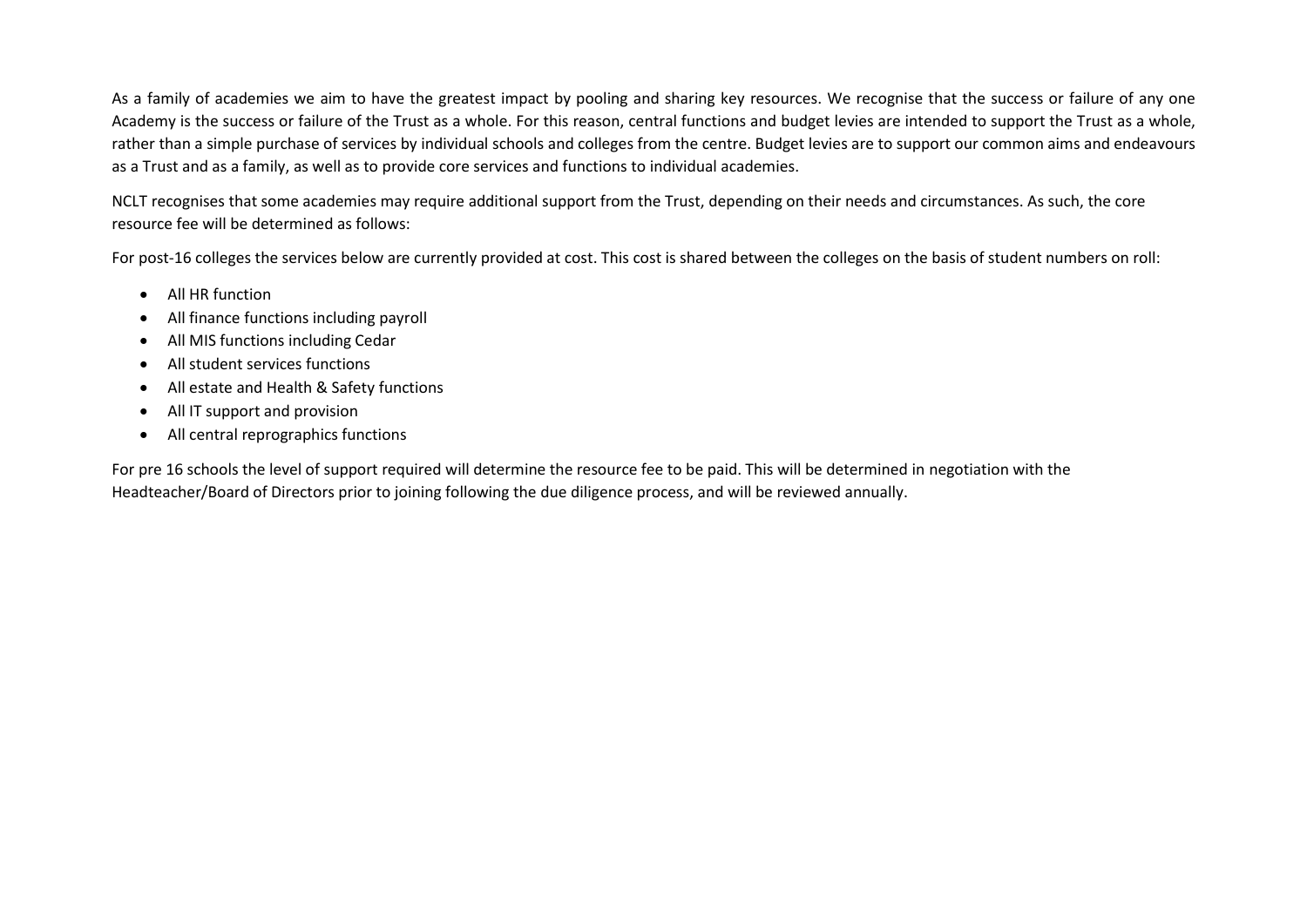## **Scheme of Delegation for Sixth Form Colleges (to be approved 12.10.2021)**

|                               | <b>EIF</b> | <b>College Principal</b><br>(Delivers on College performance and<br>student experience)                                                                                                                                                                                                                                                                                                                                                                                                     | <b>Local Advisory Group</b><br>(Monitors and challenges Academies)                                                                                                                                                                                                                                                                                                                                                                                                                                                                                                                                                                                                                                                                                                                                                                                                                                                                                                                                                                                                                                              | <b>CEO and other Executive Members</b><br>as appropriate<br>(e.g. COO and Director of HR)<br>(Approves key items and supports<br>Academies)                                                                                                                                                                                                                                                                                                                                                                                                                                                                                                                                                                                                                                                                                                                                                                           | <b>Board of Directors</b><br>(Ultimately accountable and<br>approves all statutory policies and<br>finance)                                                                                                                                                                                                                                                                                                                                                                                                                                                                                                                                                                                                          |
|-------------------------------|------------|---------------------------------------------------------------------------------------------------------------------------------------------------------------------------------------------------------------------------------------------------------------------------------------------------------------------------------------------------------------------------------------------------------------------------------------------------------------------------------------------|-----------------------------------------------------------------------------------------------------------------------------------------------------------------------------------------------------------------------------------------------------------------------------------------------------------------------------------------------------------------------------------------------------------------------------------------------------------------------------------------------------------------------------------------------------------------------------------------------------------------------------------------------------------------------------------------------------------------------------------------------------------------------------------------------------------------------------------------------------------------------------------------------------------------------------------------------------------------------------------------------------------------------------------------------------------------------------------------------------------------|-----------------------------------------------------------------------------------------------------------------------------------------------------------------------------------------------------------------------------------------------------------------------------------------------------------------------------------------------------------------------------------------------------------------------------------------------------------------------------------------------------------------------------------------------------------------------------------------------------------------------------------------------------------------------------------------------------------------------------------------------------------------------------------------------------------------------------------------------------------------------------------------------------------------------|----------------------------------------------------------------------------------------------------------------------------------------------------------------------------------------------------------------------------------------------------------------------------------------------------------------------------------------------------------------------------------------------------------------------------------------------------------------------------------------------------------------------------------------------------------------------------------------------------------------------------------------------------------------------------------------------------------------------|
| <b>College</b><br>Improvement | L&M        | • Develops and implements College<br>strategy, culture and ethos in line<br>with overall Trust mission<br>• Develops and then proposes<br>College priorities and College<br>improvement plan (QuIP), including<br>suggesting targets<br>• Delivers as per QuIP and targets<br>• Hold all College staff members to<br>account<br>• To have operational College<br>leadership<br>• Complies with all Trust policies and<br>implements Trust systems<br>• Initiates College expansion strategy | • Ensure that the values, ethos,<br>culture, mission, policies and<br>strategies of the Trust permeate<br>throughout each Academy within<br>the cluster.<br>• Ensure that within each Academy,<br>culture and relationships between<br>leaders, staff, students and parents<br>are based on mutual respect, trust,<br>challenge, high expectations and<br>accountability, so that staff and<br>students excel.<br>• Review the overall effectiveness<br>and performance of the Academy<br>in order to develop robust self-<br>evaluation and quality<br>improvement plans.<br>• Provide review, challenge and<br>support to ensure that the<br>Academy makes good progress in<br>relation to improvement plans,<br>strategic robust plans and targets.<br>• Review quality assurance systems<br>and standards frameworks that<br>exist within the Academy and<br>monitor their impact.<br>• Ensure that a robust and incisive<br>annual performance review (APR)<br>is in place, in accordance with Trust<br>policies and procedures.<br>• Monitor overall staff performance<br>and improvement, and strategies | • Develops and implements Trust<br>strategy ensuring college<br>priorities/QuIP fit within the<br>overarching strategy and Trust<br>priorities<br>• Monitors College culture and<br>ethos, ensuring alignment to the<br>Trust ethos and culture<br>• Approves College Key<br>Performance Indicators<br>• Approves QuIP and College<br>priorities<br>• Develops and approves College<br>expansion strategy<br>• Deploys support to Colleges,<br>including: implementing QuIP;<br>improving teaching quality;<br>managing assessment processes;<br>analysing College data<br>Decides on the levels of strategic<br>alignment and the harmonisation<br>of Trust policies across the<br>Colleges<br>• Makes decisions regarding levels<br>of autonomy at senior and subject<br>level<br>• Monitors College performance<br>• Holds Principals to account<br>• Ensures all Trust policies and<br>systems are being followed | • Ensures clarity of vision and ethos,<br>and sets the strategic direction of<br>the Trust:-holds CEO to account on<br>Academy improvement and all<br>operational areas.<br>• To endorse annually the 3 year<br>strategic plan for the Trust as a<br>whole<br>. Review the progress of the Trust in<br>relation to these strategic plans<br>• Upholding the Trust's standards of<br>conduct and values<br>• Review the performance of the<br>Trust as a whole and each<br>Academy within it<br>• Ensure that robust self-evaluation<br>and improvement planning takes<br>place at all levels of the Trust and<br>that Advisory Groups are reviewing<br>progress and taking appropriate<br>steps to drive improvement |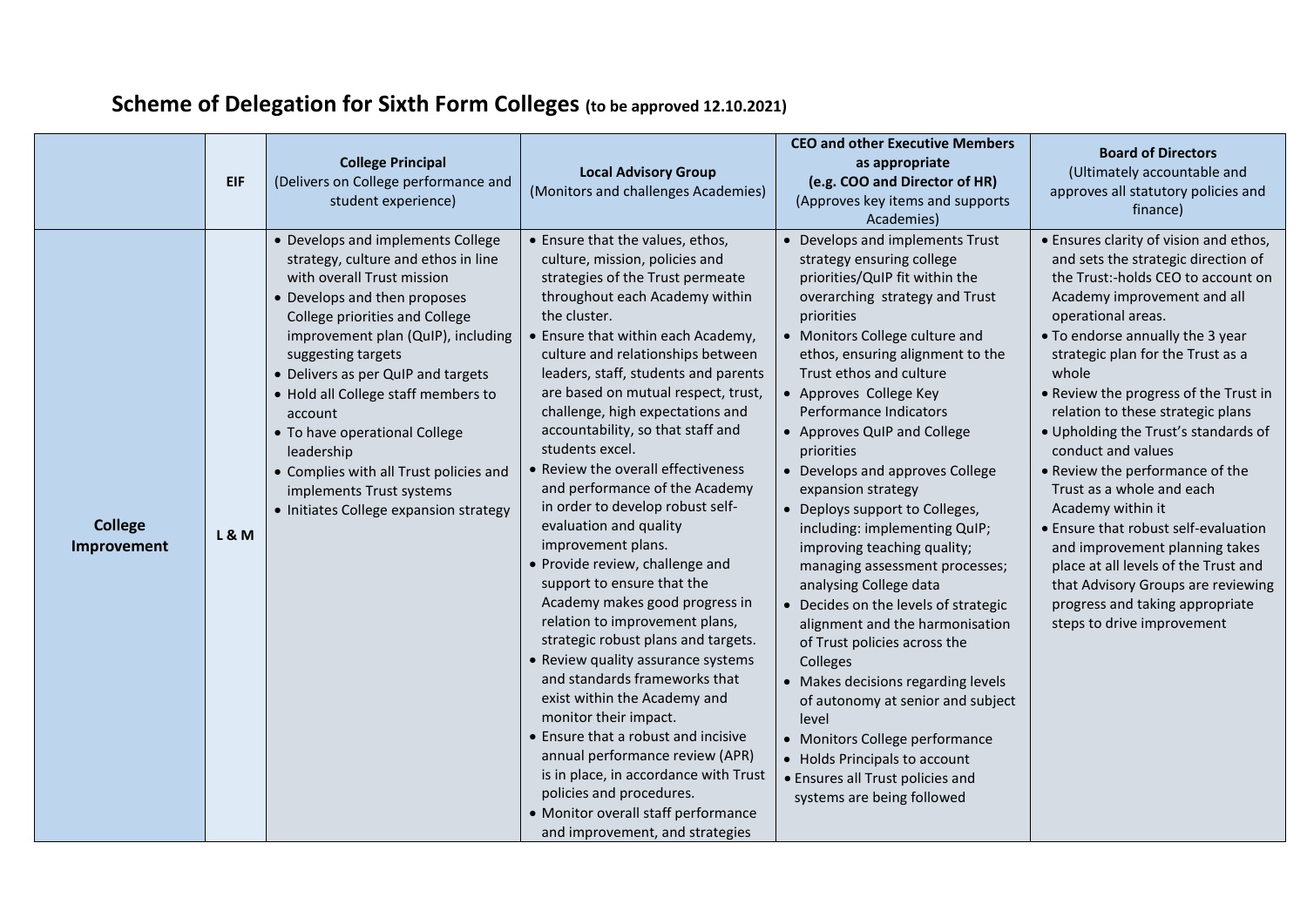|                |                                                                                                                                                                                                                                                                                                                                                      | for talent management and staff<br>development.<br>• Provide challenge and support for<br>senior leaders which sustains<br>constant focus on the link between<br>effective leadership, staff<br>performance and development,<br>and outcomes for students.<br>• Provide review and challenge so                                                                                                                                                                                                                                                                                                     |                                                      |  |
|----------------|------------------------------------------------------------------------------------------------------------------------------------------------------------------------------------------------------------------------------------------------------------------------------------------------------------------------------------------------------|-----------------------------------------------------------------------------------------------------------------------------------------------------------------------------------------------------------------------------------------------------------------------------------------------------------------------------------------------------------------------------------------------------------------------------------------------------------------------------------------------------------------------------------------------------------------------------------------------------|------------------------------------------------------|--|
|                |                                                                                                                                                                                                                                                                                                                                                      | that staff and resource deployment<br>within the Academy best supports<br>outcomes for students<br>• Promote cooperation and<br>collaboration between the<br>Academies in the Trust.<br>• Recommend to the Board of<br>Directors, where appropriate,<br>individuals to be considered for<br>appointment to the Advisory Group                                                                                                                                                                                                                                                                       |                                                      |  |
| Q of E         | • Develops and proposes curriculum,<br>teaching and assessment model<br>• Propose and deliver staffing model<br>and associated College timetable<br>· Delivers Trust assessment<br>processes<br>· Improves teaching quality through<br>the annual performance review<br>(APR) and CPD<br>• Leads on all aspects of teaching<br>and learning strategy | • To review the overall attainment<br>and progress of students within<br>the Academy, including that of<br>groups of pupil, and in different<br>types of provision<br>• Support Academy leaders to<br>ensure that the proportion of<br>students completing courses and<br>achieving meaningful qualifications<br>(including English and maths) is<br>high or improving rapidly, and that<br>courses are relevant to students<br>career aims or learning goals<br>• Monitor closely the progression of<br>completing students to positive<br>destinations, such as further<br>training or employment | • Approves curriculum model                          |  |
| <b>B&amp;A</b> | • Delivers Behaviour and Attendance<br>policy<br>• Leads all exclusion processes                                                                                                                                                                                                                                                                     | • Ensure that high expectations for<br>pupil behaviour, attendance and<br>punctuality permeate throughout<br>the Academy.                                                                                                                                                                                                                                                                                                                                                                                                                                                                           | • Approves Behaviour and<br><b>Attendance Policy</b> |  |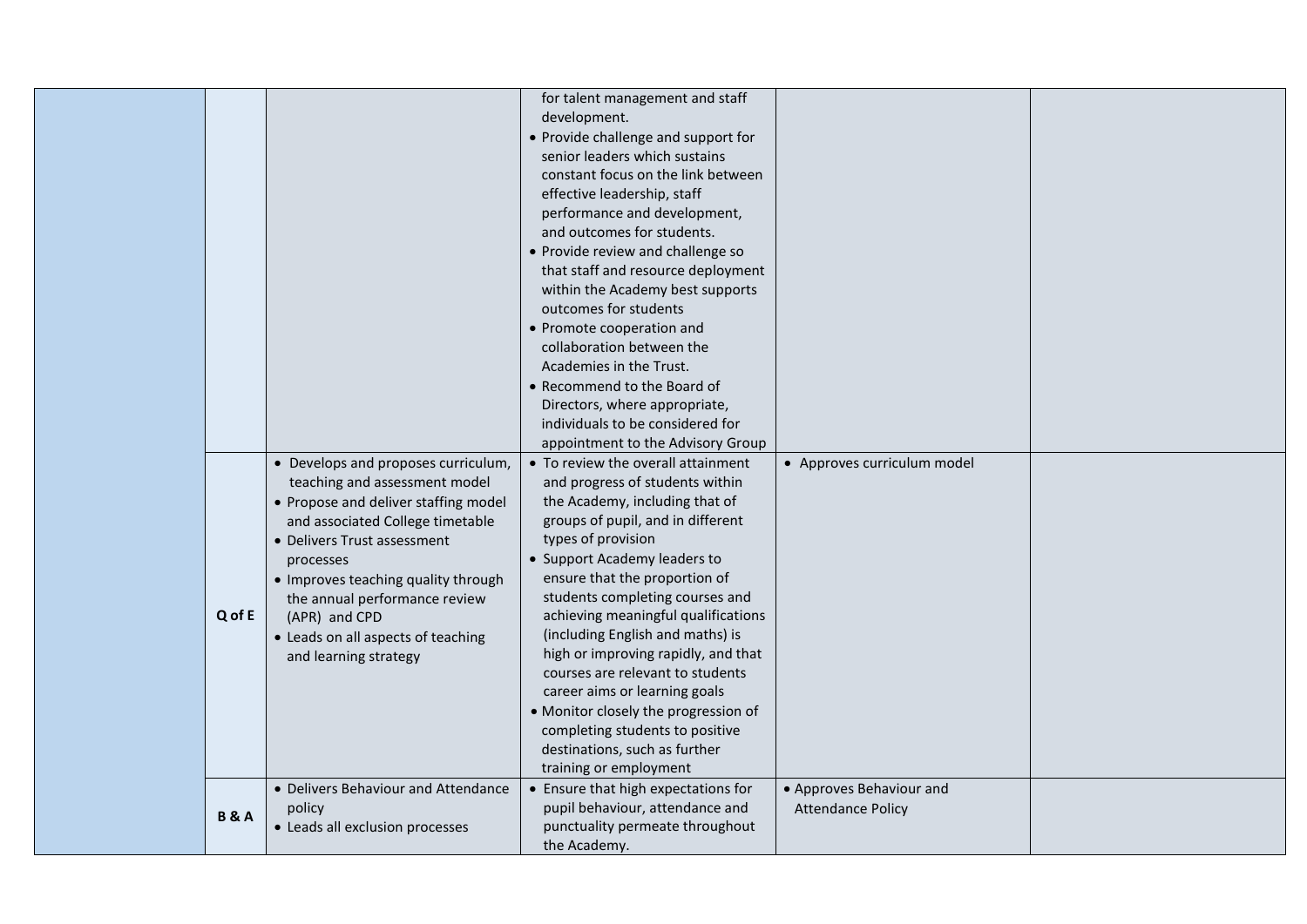| <b>CEO Recruitment, APR</b><br>and Salary                                                                                                                 |                                                                                                                                                                                                                                                                                                                                               |                                                                                                                                                                                                                                                                                                                                                                                                                                                                                                                                    |                                                                                                                                                                                                                                                                                                                                                                                                                                                                                                                                     | • Conducts recruitment of a CEO $-$<br>panel to include at least 1 Member<br>and 1 Director<br>• Chair leads on complaints against<br><b>CEO</b><br>• Chair to conduct the APR of the CEO<br>• Board of Directors to determine the<br>conditions of employment of the<br>CEO, including salary review and<br>progression                                                                                                                                                                                                          |
|-----------------------------------------------------------------------------------------------------------------------------------------------------------|-----------------------------------------------------------------------------------------------------------------------------------------------------------------------------------------------------------------------------------------------------------------------------------------------------------------------------------------------|------------------------------------------------------------------------------------------------------------------------------------------------------------------------------------------------------------------------------------------------------------------------------------------------------------------------------------------------------------------------------------------------------------------------------------------------------------------------------------------------------------------------------------|-------------------------------------------------------------------------------------------------------------------------------------------------------------------------------------------------------------------------------------------------------------------------------------------------------------------------------------------------------------------------------------------------------------------------------------------------------------------------------------------------------------------------------------|-----------------------------------------------------------------------------------------------------------------------------------------------------------------------------------------------------------------------------------------------------------------------------------------------------------------------------------------------------------------------------------------------------------------------------------------------------------------------------------------------------------------------------------|
| Principal/COO/<br><b>Trust Director/</b><br><b>Vice Principals/</b><br><b>Assistant Principals</b><br><b>Recruitment, APR and</b><br><b>Salary Review</b> |                                                                                                                                                                                                                                                                                                                                               |                                                                                                                                                                                                                                                                                                                                                                                                                                                                                                                                    | • Conducts Principal/COO/Trust<br>Director recruitment and appraisals<br>with engagement from Chair of<br>Directors and other Directors as<br>determined by CEO<br>• Determines salary point and pay<br>progression of<br>Principals/COO/Trust Directors Vice<br>Principals/Assistant Principals<br>within set range as approved by<br><b>Board of Directors</b><br>• Initiates recruitment of Principal<br>and senior teams and other senior<br>Trust positions<br>• Reviews and recommends salary<br>ranges to Board of Directors | . Board of Directors approves salary<br>ranges of Principals and senior staff<br>• Supports recruitment of a<br>Principal/COO/Trust Directors                                                                                                                                                                                                                                                                                                                                                                                     |
| <b>Finance, Procurement</b><br>and Estates                                                                                                                | • Monitors budget and financial<br>targets<br>• Works with COO to prepare and<br>propose budget and 3-year<br>forecasting<br>. Works with COO on preparation of<br>end-of-year College finance<br>documents<br>• Provides feedback to CEO on<br>performance of central services<br>· Manages curriculum reserve<br>budget (agreed by CEO/COO) | • Finance and audit functions are not<br>performed by Advisory Groups.<br>Financial handling will be managed<br>centrally by the Trust. College<br>budgets, financial planning,<br>financial policies and procedures,<br>review of management accounts<br>will be managed by the COO and<br>Board of Directors. Issues relating<br>to audit and financial controls will<br>be managed by the Trust's Audit<br>Committee.<br>• The management of estates, a<br>range of core contracted services<br>and large-scale procurement are | • Sets financial policies with COO for<br>approval of Audit Committee and<br><b>Board of Directors</b><br>• Recommends to Board of Directors:<br>- College 3 year budgets and<br>forecasts<br>· Recommends College finance<br>targets to Audit Committee and<br>Board of Directors (COO)<br>• Supports Principals with College<br>finances and budget monitoring<br>(COO)<br>• Responsible for all Trust finances as<br>delegated by Accounting Officer                                                                             | • Ensure the effective financial<br>management of the Trust and its<br>Colleges ensuring compliance with<br>general legislative requirements.<br>Receive and review management<br>accounts to ensure financial probity<br>. Review and approve the budgets of<br>each College, including the<br>determination of the overall College<br>budgets to be retained for core<br>central services (resource fee) and<br>to be allocated for procured<br>essential services, based upon the<br>recommendations of the Audit<br>Committee |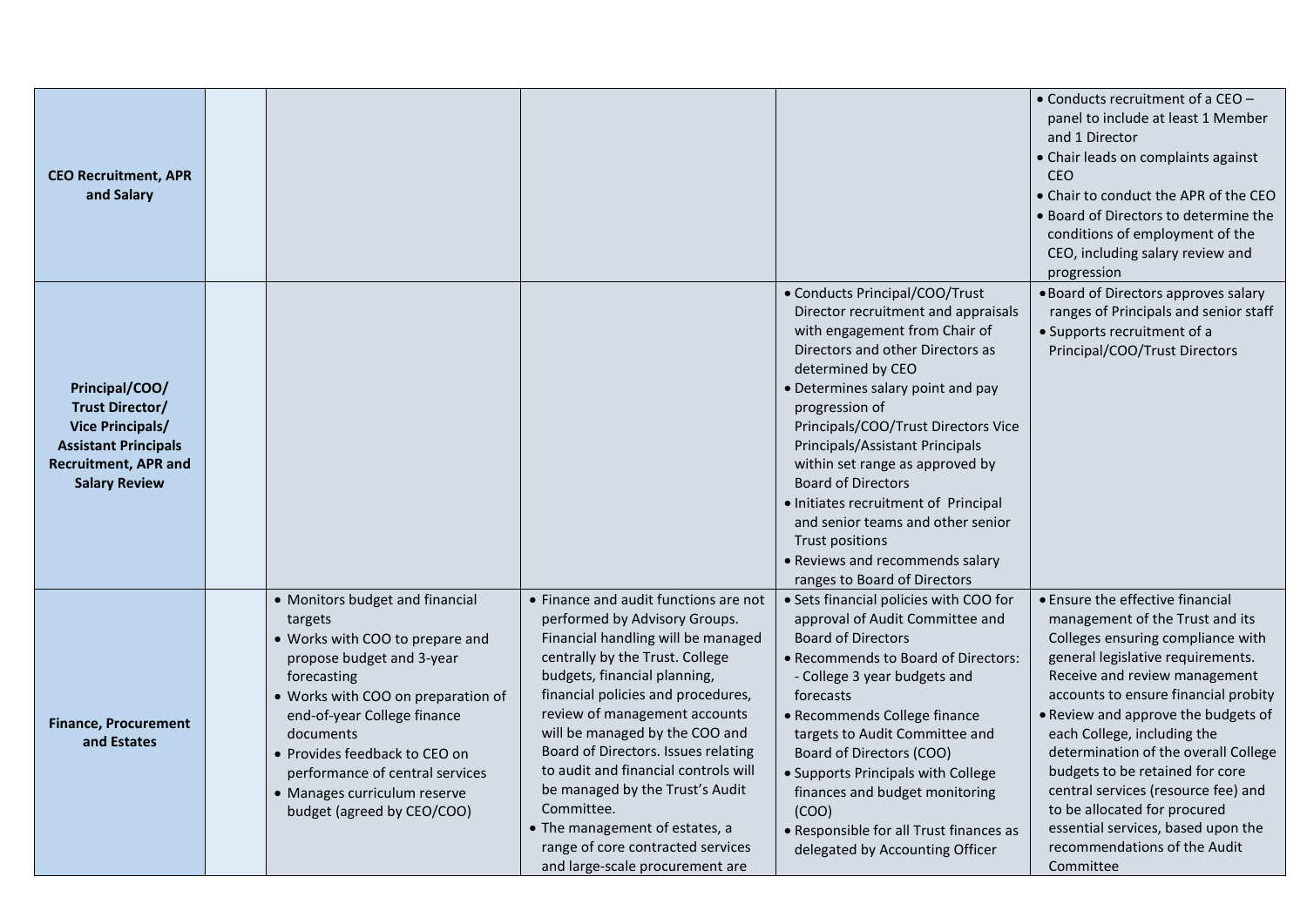|                                     |                                                                                                                                                                                                                                                                                                    | managed centrally by the Trust,<br>rather than individual Colleges or<br>Advisory Groups. This includes<br>cleaning, catering, transport,<br>utilities, printing and IT<br>procurement. This is in order to<br>secure value for money and to free<br>Advisory Groups to focus on their<br>key responsibility of securing<br>outstanding outcomes for students<br>and teaching and learning.<br><b>Advisory Groups must:</b><br>*Notify the Board of Directors if<br>they become aware of any Health<br>and Safety compliance concerns,<br>accidents or near misses that have<br>not already been reported | • Recommends the use of reserves to<br>the Board of Directors<br>• CEO or COO have delegated<br>authority from the BOD to sign any<br>contracts approved by TET (up to<br>£100k for Capital projects or up to<br>£500k for other projects)                                                         | . The Audit Committee will review<br>the Trusts internal control<br>environment ensuring its<br>effectiveness and that management<br>responses to internal audit reports<br>are adequate and appropriate.<br>• Ensure that the resources of the<br>Trust are appropriately allocated to<br>support the Trust's aims and the<br>needs of individual Colleges<br>• Consider recommendations about<br>risk and financial controls from<br>auditors and the Audit Committee<br>• Review the draft financial<br>statements prior to audit and<br>approval of audited financial<br>statements and Directors reports<br>prior to submission to the Secretary<br>of State by 31 <sup>st</sup> December<br>• Receive the reports of the external<br>auditors<br>• Approve any borrowing against the<br>property and assets of the Trust in<br>line with the terms of the Master<br><b>Funding Agreement</b><br>• Ensure the Trust achieves value for<br>money as well as propriety in the<br>management of funds.<br>· Take decisions about the Trust's<br>assets and finances, and reserves as<br>set out in the Financial Regulation<br>Policy |
|-------------------------------------|----------------------------------------------------------------------------------------------------------------------------------------------------------------------------------------------------------------------------------------------------------------------------------------------------|-----------------------------------------------------------------------------------------------------------------------------------------------------------------------------------------------------------------------------------------------------------------------------------------------------------------------------------------------------------------------------------------------------------------------------------------------------------------------------------------------------------------------------------------------------------------------------------------------------------|----------------------------------------------------------------------------------------------------------------------------------------------------------------------------------------------------------------------------------------------------------------------------------------------------|-----------------------------------------------------------------------------------------------------------------------------------------------------------------------------------------------------------------------------------------------------------------------------------------------------------------------------------------------------------------------------------------------------------------------------------------------------------------------------------------------------------------------------------------------------------------------------------------------------------------------------------------------------------------------------------------------------------------------------------------------------------------------------------------------------------------------------------------------------------------------------------------------------------------------------------------------------------------------------------------------------------------------------------------------------------------------------------------------------------------------------------------|
| HR/<br><b>Recruitment/Appraisal</b> | • Ensures HR policies and processes<br>are implemented in line with Trust<br>policy, e.g.: performance<br>appraisals, pay reviews, grievance,<br>capability and disciplinary hearing<br>keeping Director of HR and CEO<br>fully informed<br>• Develops and presents staff<br>restructure proposals | • Human resources policies and<br>procedures will largely be<br>determined and managed centrally<br>by the Trust, including recruitment<br>and selection policies and<br>procedures, pay frameworks,<br>annual performance review (APR),<br>discipline, grievance and capability.<br>The responsibility of the Principal is                                                                                                                                                                                                                                                                               | • Drafts HR and Recruitment Policies<br>(Director of HR) for Board of<br>Directors approval<br>• Approves staff restructures making<br>recommendations to Board of<br>Directors if restructure involves<br>major redundancies<br>• Supports academies with ongoing<br>HR guidance (Director of HR) | • Contribute to the recruitment and<br>selection process of the CEO, and<br>other senior Trust posts, as set out<br>in the scheme of delegation<br>• Ensure that the performance of the<br>CEO is managed effectively by the<br>Board of Directors and by the Chair<br>of the Board of Directors                                                                                                                                                                                                                                                                                                                                                                                                                                                                                                                                                                                                                                                                                                                                                                                                                                        |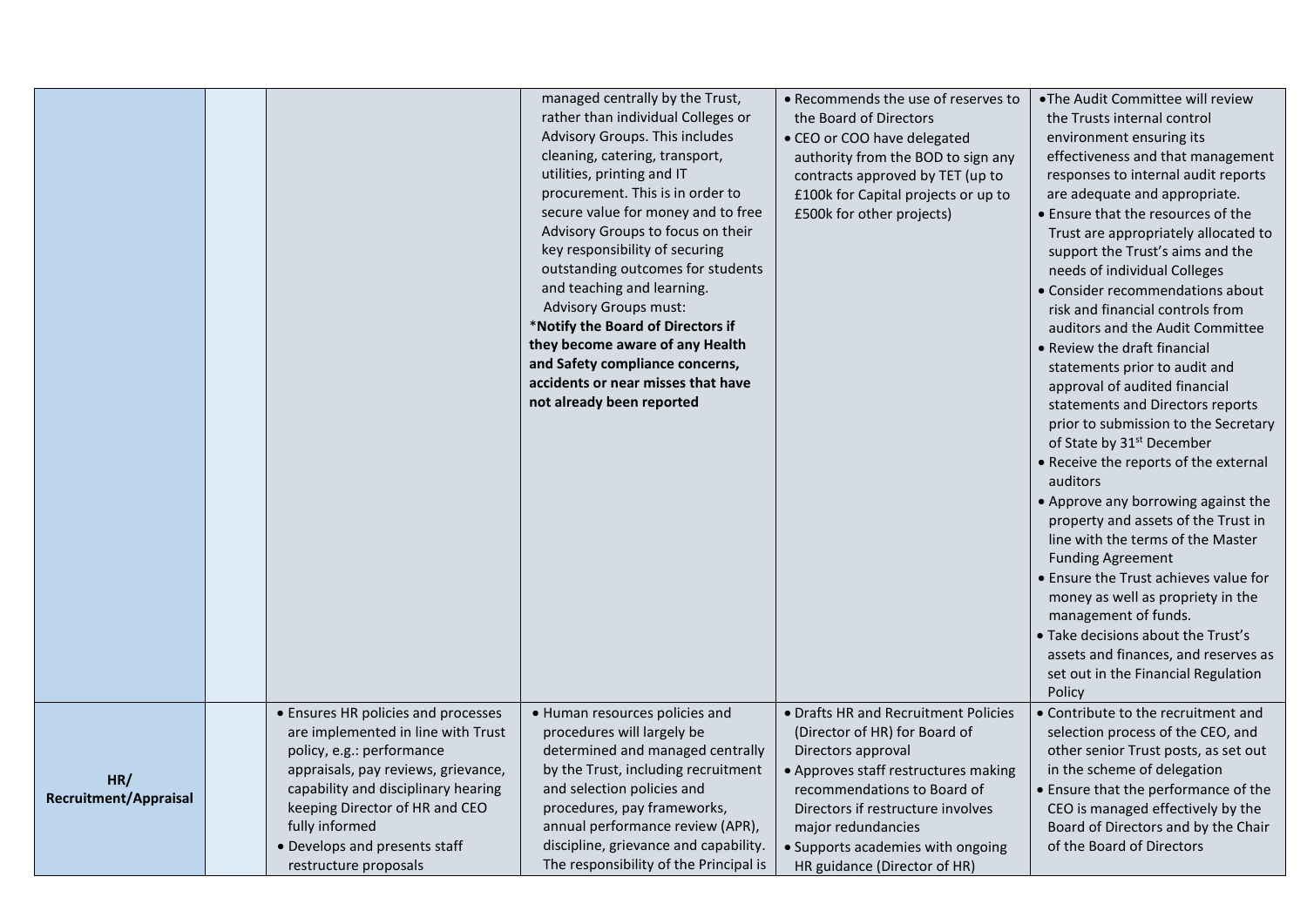|                                                        | • Develops and retains high quality<br>staff<br>. Has the power to dismiss, in line<br>with Trust policies and having<br>consulted the CEO and Director of<br><b>HR</b><br>• Conducts appraisals of senior<br>leadership team<br>• Conducts recruitment of Heads of<br>School and other teaching posts<br>with support from Director of HR<br>• Recommends to CEO creation of<br>new College teaching or support<br>posts/allowances<br>• Monitors staff workload, staff voice<br>and wellbeing and responds<br>accordingly | to ensure that these policies are<br>implemented appropriately at<br>College level, in accordance with<br>the scheme of delegation. The<br>responsibility of the Advisory<br>Group is to ensure that the work of<br>each College is carried out in<br>accordance with such HR policies<br>that are determined by the Trust<br>centrally, via the Board of<br>Directors.<br>• Reviews annual staff voice surveys | • Responsible for additional HR<br>activities including: - supplying<br>representation for hearings<br>• Conducts 'Staff Voice' and reports<br>to BOD including the monitoring<br>staff wellbeing<br>• Recruits Trust operational staff<br>(Director of HR)<br>• Liaising with national level unions<br>when required<br>• Recommends Trust pay scales to<br><b>Board of Directors</b><br>• Re-grading or re-designation of<br>staff<br>• Approves new College teaching or<br>support posts<br>. Has the power to dismiss, in line<br>with Trust policies (CEO and/or HR<br>Director) | • Review and determine annually the<br>criteria against which the<br>performance of the CEO will be<br>judged within annual appraisal<br>. To determine the terms and<br>conditions of employment of the<br>CEO, including salary review and<br>progression<br>. To contribute to wider HR functions<br>(such as grievances and disciplinary<br>hearings), as set out in the scheme<br>of delegation<br>• To review and approve Trust policy,<br>as set out in the scheme of<br>delegation |
|--------------------------------------------------------|-----------------------------------------------------------------------------------------------------------------------------------------------------------------------------------------------------------------------------------------------------------------------------------------------------------------------------------------------------------------------------------------------------------------------------------------------------------------------------------------------------------------------------|-----------------------------------------------------------------------------------------------------------------------------------------------------------------------------------------------------------------------------------------------------------------------------------------------------------------------------------------------------------------------------------------------------------------|---------------------------------------------------------------------------------------------------------------------------------------------------------------------------------------------------------------------------------------------------------------------------------------------------------------------------------------------------------------------------------------------------------------------------------------------------------------------------------------------------------------------------------------------------------------------------------------|--------------------------------------------------------------------------------------------------------------------------------------------------------------------------------------------------------------------------------------------------------------------------------------------------------------------------------------------------------------------------------------------------------------------------------------------------------------------------------------------|
| <b>Compliance with</b><br><b>Statutory Obligations</b> | • Ensures compliance with statutory<br>obligations and mandatory Trust<br>policies<br>• Responds to all informal College<br>level complaints (HR to be<br>informed)                                                                                                                                                                                                                                                                                                                                                         | • Appoints link governor for<br>safeguarding and SEND<br>(mandatory) and Careers Guidance                                                                                                                                                                                                                                                                                                                       | • Drafts statutory and Trust policies<br>Responds to all formal complaints<br>(HR Director)                                                                                                                                                                                                                                                                                                                                                                                                                                                                                           | • Accountable for all compliance<br>• Approve all statutory policies<br>• Monitors College implementation<br>of statutory compliance and risk<br>management                                                                                                                                                                                                                                                                                                                                |
| <b>Communication and</b><br><b>Community Strategy</b>  | • Delivers on College<br>communications strategy and<br>College visual identity<br>• Manages parent, community, local<br>stakeholder and College media<br>engagement<br>• Leads on LA communications<br>• Refers any reputational risk to the<br>CEO<br>. Works with the Trust's Marketing<br>Manager to ensure the college has<br>a strong profile both locally and<br>nationally                                                                                                                                          | • Supports family communications<br>and community engagement                                                                                                                                                                                                                                                                                                                                                    | · Develops communications strategy<br>and guidance<br>· Manages crisis communications and<br>reputational risk<br>• Supports Principals with LA and<br>families as needed<br>• Leads on marketing for Trust and<br>Colleges and develops brand<br>guidelines                                                                                                                                                                                                                                                                                                                          | • Approves any significant changes to<br>the overall Trust brand                                                                                                                                                                                                                                                                                                                                                                                                                           |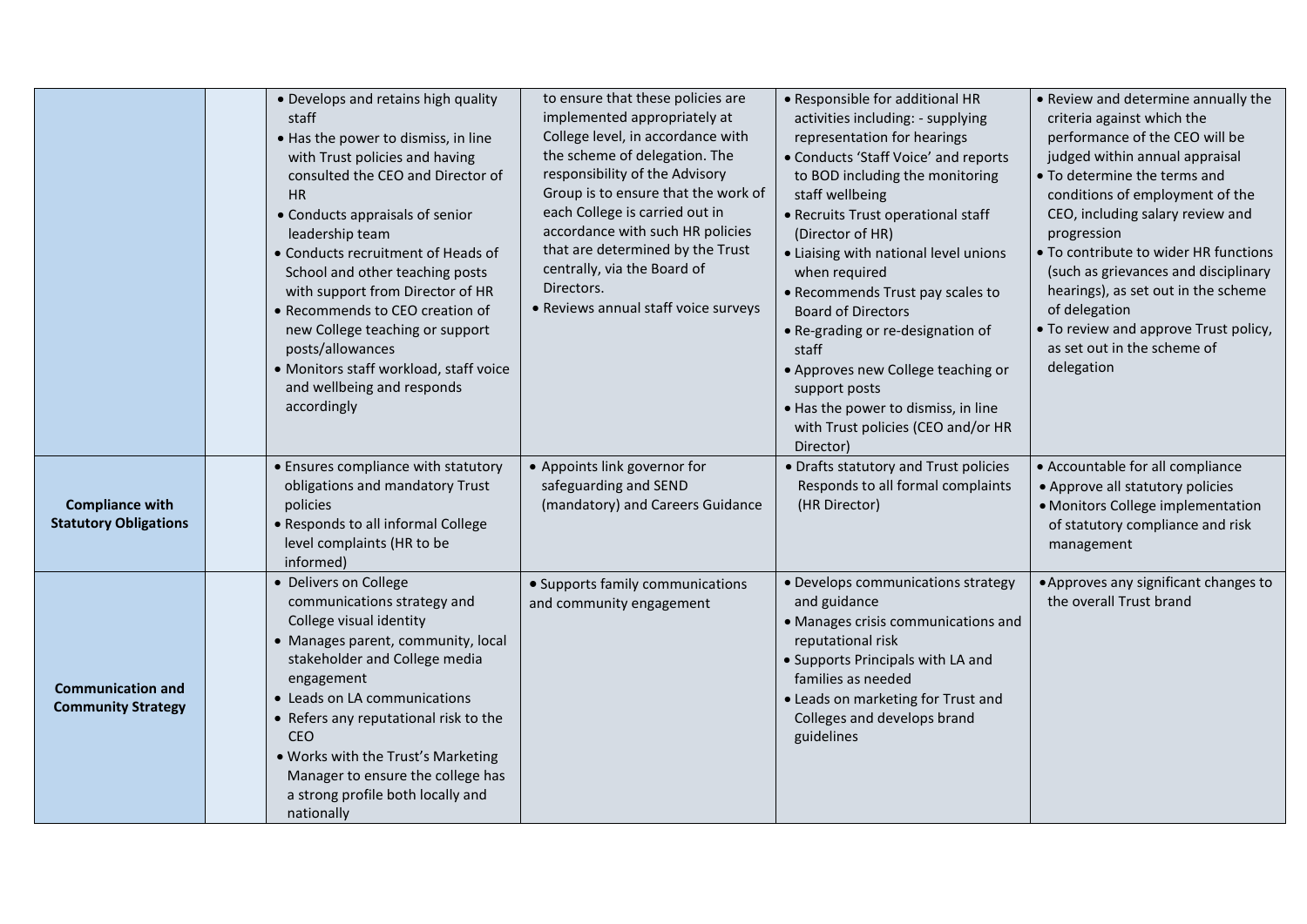| <b>Capital Projects</b>  | • Contributes/proposes<br>development of significant building<br>projects and refurbishments<br>• Support project delivery with<br>engagement from COO and Trust<br><b>Estates Manager</b>                                                                                                                                               |                                                                                                                                                                                                                                                                                                                                  | • Approves significant building<br>projects<br>• Leads on significant building project<br>delivery in conjunction with Trust<br>Estates Manager (COO)<br>• Engages in project delivery for<br>procurement if subject to OJEU<br>procurement law (COO)                                                                                                                                               | • Accountable for all compliance with<br>building projects<br>• Engages in procurement process for<br>significant projects<br>• Grants initial approval of all<br>building projects over £100,000<br>·Monitors, supports and challenges<br>the development of College building<br>projects/refurbishments                                                                                                                                                                                                          |
|--------------------------|------------------------------------------------------------------------------------------------------------------------------------------------------------------------------------------------------------------------------------------------------------------------------------------------------------------------------------------|----------------------------------------------------------------------------------------------------------------------------------------------------------------------------------------------------------------------------------------------------------------------------------------------------------------------------------|-----------------------------------------------------------------------------------------------------------------------------------------------------------------------------------------------------------------------------------------------------------------------------------------------------------------------------------------------------------------------------------------------------|--------------------------------------------------------------------------------------------------------------------------------------------------------------------------------------------------------------------------------------------------------------------------------------------------------------------------------------------------------------------------------------------------------------------------------------------------------------------------------------------------------------------|
| <b>Health and Safety</b> | • Responsible for local<br>implementation of policies,<br>aligning with Trust policy, including<br>development of College<br>procedures and internal reporting<br>on statutory requirements<br>. Work with Trust Health and Safety<br>Manager to ensure compliance                                                                       |                                                                                                                                                                                                                                                                                                                                  | • Drafts Trust H&S policies (COO and<br>Trust H&S Manager)<br>• Monitors College H&S by arranging<br>inspections/audit and supports<br>implementation, as needed. (COO<br>and Trust H&S Manager)                                                                                                                                                                                                    | • Accountable for ensuring a safe and<br>healthy environment for staff,<br>students and other persons on Trust<br>premises<br>• Approves H&S Policy<br>· Monitors College compliance, with<br>H&S policies and statutory<br>obligations as well<br>as challenging Colleges to ensure<br>best practice is followed                                                                                                                                                                                                  |
| Safeguarding             | • Ensure Trust Safeguarding Policy is<br>implemented including prevent<br>responsibilities<br>• Appoints Designated Senior Lead<br>(DSL)<br>• Manages all safeguarding<br>complaints (exc. against Principal)<br>with Executive engagement (HR<br>informed)<br>. Has oversight of SCR and ensure it<br>is up to date and well maintained | • Ensure robust safeguarding and<br>child protection policies and<br>procedures are in place and<br>implemented effectively<br>• Appoint a designated Advisory<br>Group Safeguarding and Child<br>Protection lead to challenge and<br>support the DSL for each college<br>• Ensures prevent statutory duty is<br>being followed. | • Ensures Safeguarding Policy is in<br>line with statutory policy including<br>prevent responsibilities<br>• Responsible for dealing with any<br>safeguarding complaints against<br>Principal/Trust employees<br>(Director of HR)<br>• Consulted in responding to any<br>complaint against a staff member<br>(Director of HR)<br>• Responsible for maintaining SCR<br>and ensuring it is up to date | • Accountable for all legal<br>responsibilities<br>• Approves Safeguarding Policy and<br>ensure it is being implemented<br>across the Trust<br>• Appoints designated lead from<br><b>Board of Directors</b><br><b>.</b> Ensures Board of Directors and<br>Advisory Groups have completed<br>suitable training<br>. Responsible for any safeguarding<br>complaints against the CEO<br>. Have oversight of the Single Central<br>Record (SCR) and ensure it is up to<br>date and maintained in line with<br>guidance |
| <b>SEND</b>              | • Implements Trust specific SEND<br>Policy<br>• Appoints qualified SENDCO                                                                                                                                                                                                                                                                | • Monitors and challenges<br>implementation of SEND Policy and<br>performance of SEND students                                                                                                                                                                                                                                   | • Drafts Trust SEND Policy (SENDCo)<br>• Supports Colleges and monitors<br>implementation of SEND Policy                                                                                                                                                                                                                                                                                            | • Accountable for all legal<br>responsibilities<br>• Approves SEND Policy                                                                                                                                                                                                                                                                                                                                                                                                                                          |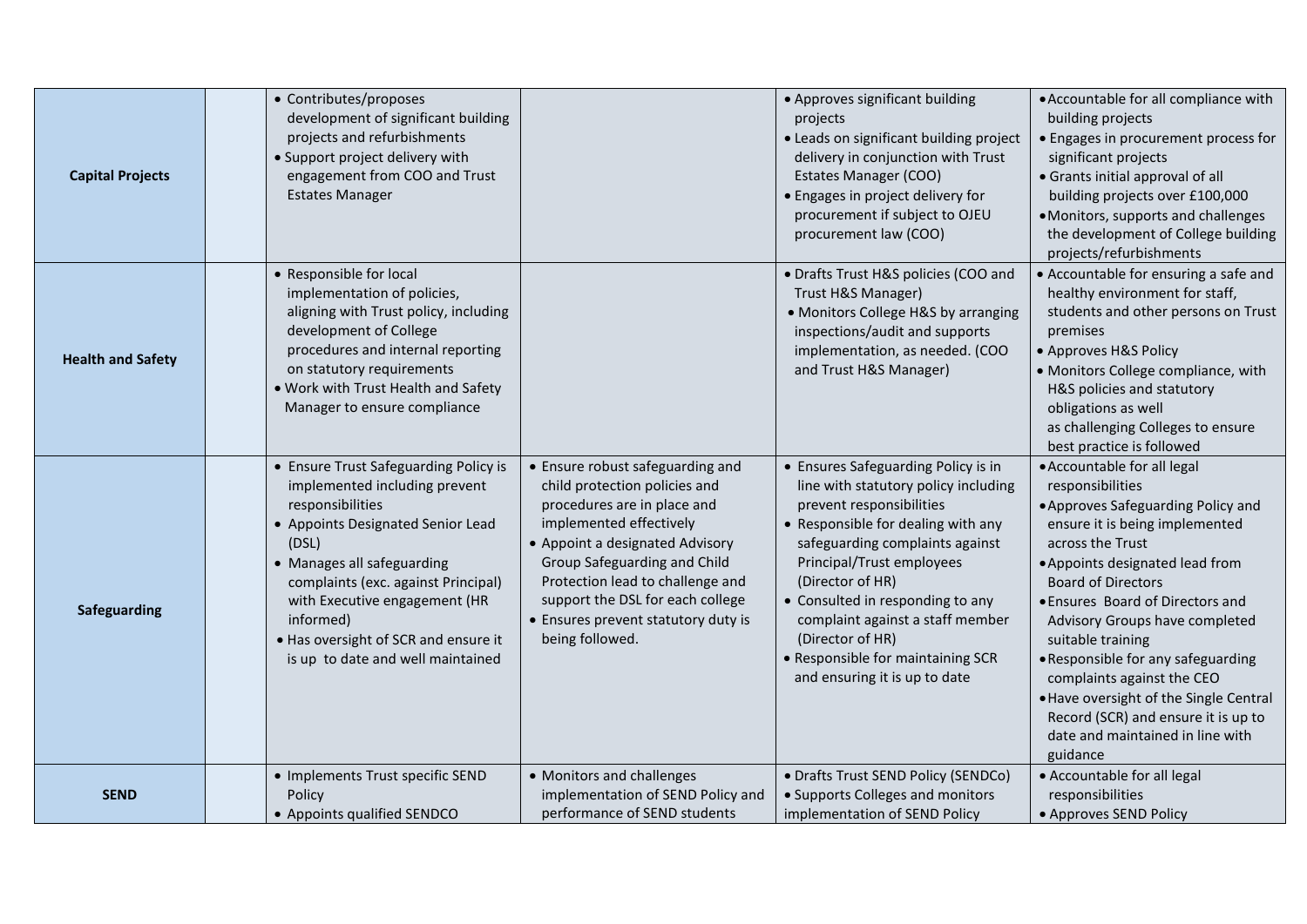|                                                        | • Responsible for implementation in<br>line with all relevant statutory<br>requirements                                                                        |                                                                                                                                                                                     |                                                                                                                                                                                                                                                                         |                                                                                                                                                                                                                                                                                                                                                                               |
|--------------------------------------------------------|----------------------------------------------------------------------------------------------------------------------------------------------------------------|-------------------------------------------------------------------------------------------------------------------------------------------------------------------------------------|-------------------------------------------------------------------------------------------------------------------------------------------------------------------------------------------------------------------------------------------------------------------------|-------------------------------------------------------------------------------------------------------------------------------------------------------------------------------------------------------------------------------------------------------------------------------------------------------------------------------------------------------------------------------|
| <b>Equalities</b>                                      | • Responsible for ensuring<br>compliance with all aspects of<br>equalities legislation and Trust<br>policy<br>· Sets college employee equalities<br>objectives | • Monitors the performance of sub-<br>groups                                                                                                                                        | · Scrutinises complaints in relation to<br>equality (Director of HR)<br>• Sets Trust employee equalities<br>objectives                                                                                                                                                  | • Monitors compliance against<br><b>Equality Act/Single Equality Scheme</b><br>and Public Sector Equality Duty                                                                                                                                                                                                                                                                |
| <b>Admissions/Enrolments</b>                           | • Implements Trust policy on<br>admissions and enrolment                                                                                                       | • Kept informed of major aspects<br>such as policy and appeals                                                                                                                      | • Drafts Admissions Policy and<br>responsible for its implementation<br>across the Trust<br>· Manages admissions appeals                                                                                                                                                | • Accountable for all legal<br>responsibilities<br>• Agree any significant changes to<br>the Admissions Policy i.e. selection<br>criteria                                                                                                                                                                                                                                     |
| <b>Exclusions</b>                                      | • Responsible for issuing an<br>exclusion, informing all relevant<br>parties and managing any appeal<br>processes                                              | • Informed of every permanent<br>exclusion and monitors FTE<br>frequency and trends<br>• Involved in the appeal process of<br>the Trust's Behaviour and<br><b>Attendance Policy</b> | • Provides expert support to help<br>manage exclusions appeals (esp.<br>for independent review panel)<br>• Accountable for all legal<br>responsibilities in respect of<br>exclusions and other potential 'off<br>rolling'.                                              | • Responsible for holding executive<br>leaders to account for lawful use of<br>exclusions and other student<br>movements such as potential 'off<br>rolling'<br>· Approves Exclusion Policy<br>· Monitors exclusion patterns, trends<br>and actions across all Colleges<br>• Leads the appeal process by<br>appointing Directors and/or<br>Advisors to hear the student appeal |
| <b>FOI/GDPR requests</b>                               | · Provides information needed to<br>respond to FOI requests                                                                                                    | • Engaged as needed to respond<br>accurately to requests                                                                                                                            | • Responds to all FOI requests (Data<br>Protection Manager)                                                                                                                                                                                                             | • Accountable for ensuring Trust<br>fulfils FOI/ data protection statutory<br>obligations                                                                                                                                                                                                                                                                                     |
| <b>Financial Probity and</b><br><b>Value for Money</b> | • Accountable for financial probity<br>and best value in College<br>expenditure                                                                                |                                                                                                                                                                                     | · Responsible for Trust-wide financial<br>regularity, propriety and<br>compliance (COO)<br>• Prepares ESFA returns and Annual<br>Report (COO)<br>• Ensure internal audit is conducted<br>and respond to any<br>recommendations - reporting to<br><b>Audit Committee</b> | • Accountable for Trust-wide<br>financial regularity, propriety and<br>compliance<br>• Responsible for approving Financial<br><b>Regulations Policy</b><br>• Acts on the advice of its Audit<br>Committee                                                                                                                                                                     |
| <b>Trips and Visits</b>                                | • SLT/Principal to approve all trips<br>and visits on recommendation of<br>Health and Safety Manager                                                           | • To approve all residential trips<br>abroad on recommendation of<br>Principal/H&S Manager                                                                                          |                                                                                                                                                                                                                                                                         | • Delegated authority to Local<br>Advisory Board and Principals for<br>overseas and residential trips                                                                                                                                                                                                                                                                         |